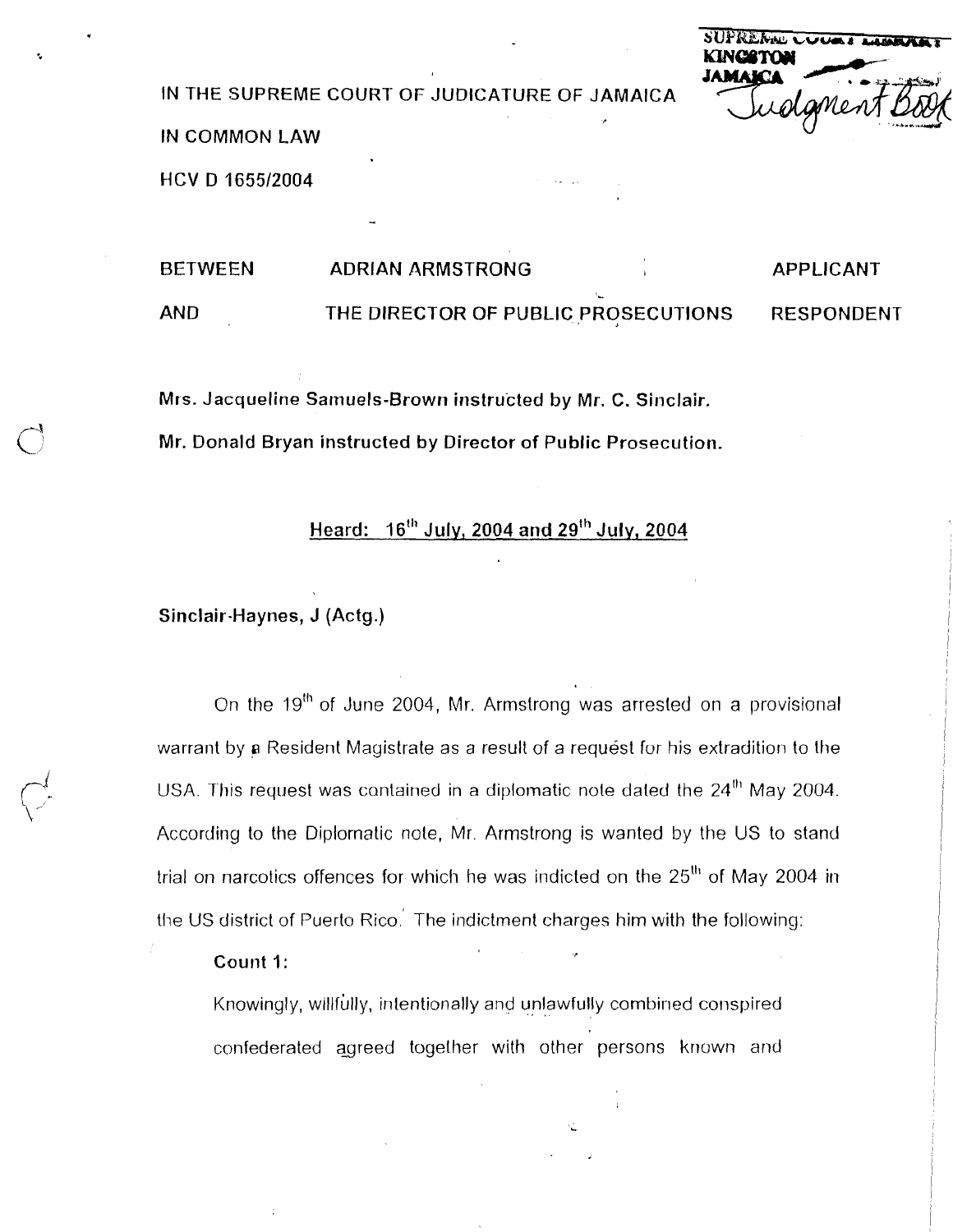$r$ unknown to import into the United States approximately 2 kilograms of Heroin, a schedule one controlled substance in violation of title. 21 United States code, sections 952(a) and 963; and,

### **Count 2:**

Knowingly engaged and atternpted to engage in a monetary transaction by: through or to a financial institution, affecting inter slate or foreign commerce, in criminally derived property of a value yrealer than \$10,000.00 that is, transfer of US currency, funds, and or monetary instruments in the amount of \$10,000, such property having been derived from a specified unlawful activity, that is the drug trafficking of 2 kilograms of heroin, in violation of title 18, United States code, Sections 1957 and 2.

This is according to the Diplomatic Note because the indictment has not been presented. *I.* 

On the  $23^{rd}$  of June 2004 and on the 1<sup>st</sup> July 2004 the Applicant appeared in the R.M. Court and an application for bail was on each occasion made and **4**  denied

Mr. Armstrong has deposed in an affidavit dated the  $1<sup>st</sup>$  July 2004 in response to an application for bail, that the Resident Magistrate stated that the sixty day period which allowed the requesting state to send the documents had not expired. On that basis he refused bail.

In his written reasons the learned R.M stated as follows:

"The court is satisfied that the Diplomatic **Note #I51 is devoid of any information, see**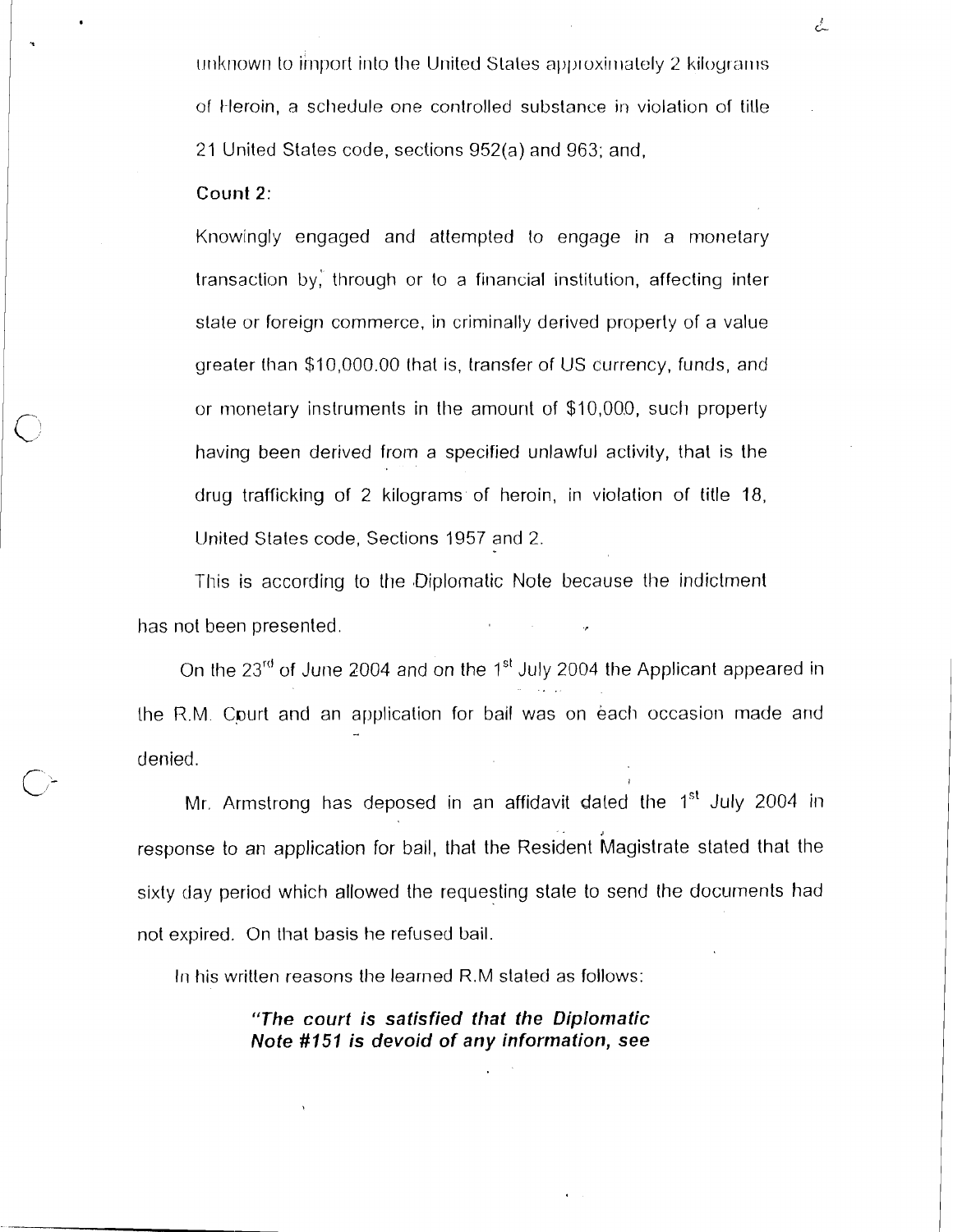Sec. 4 (1) (c) of the Bail Act. However, the **rtote discloses two serious offences. Tile**  nature of this type of proceedings in itself along with the nature of the charges and the penalty on conviction. I find that Mr. **Arrnstrong would fail to surrerider to custody if bail is granted.** "

3

Mr. Armstrong has now applied to this Court for bail.

Submissions by Mrs. Jacqueline Samuels-Brown on behalf of Mr. Arrnstrong.

- 1. The fact that the law provides that the Applicant should be discharged after sixty days if no inlormation is forlhcoming is a separate issue and I should not affect his entitlement to bail. **<sup>L</sup>**
- 2. The Magistrate acknowledges that there is no'support for the allegations made in the Diplomatic Note with regards to Sec. 4 (1) (c). This is not a case of insufficiency of information regarding the basis of the charge but a complete absence of information. Under our law and Constitution it is not permissible to charge a person or deprive Iiim of his liberty without any material on which to base the charge. Neither in his reasons nor the arguments put forward has there been any suggestion that there was insufficiency of time to obtain such material. The Diplomatic Note states that the indictment was laid since May 25, 2004. **<sup>4</sup>**
- 3. The R.M has not stated why he considers that the nature of the charges and penalty on conviction operale as reasons to deny bail in the instant case. Merely to extract sections from the Act does not per se constitute reasons. In this regard the Court is being asked to consider the following: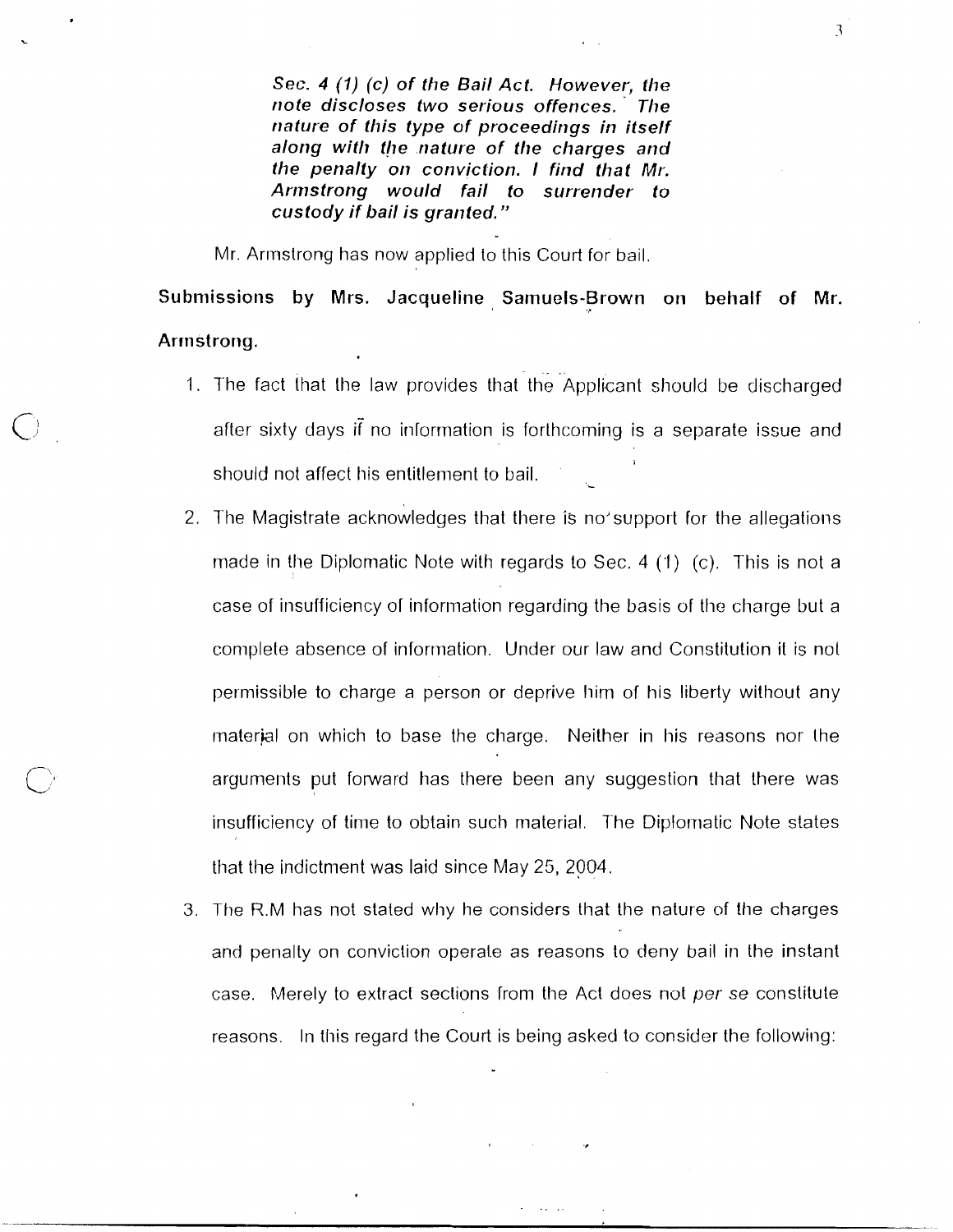- $(i)$  The two offences clearly arise out of one alleged transaction.
- (ii) In our Jurisdiction where there is a specific statutory charge it is not permissible to charge and convict on conspiracy.
- (iii) In our Jurisdiction the Applicant would not be sentenced on both charges.
- $(iv)$  The Money Laundering Act in Jamaica requires mens rea and provides for a fine in lieu of imprisonment.

There is nothing inherent in the nature of the charges which acts as a bar to bail. The Extradition Act provides that bail is applicable to extradition matters. Additionally the Suprerne Court has an inherent jurisdiction to grant bail. This jurisdiction extends to extradition matters. She relied on **R** v **Spillsbury** (1898) 2 Q.B. GI5

- 4. In these proceedings the Judge sits as a Review Court. The principles applicable to Judicial Review proceedings are therefore applicable to these proceedings. The R.M. disregarded completely a fact which casts doubt on the charges. The Diplomatic Note states that the Applicant is **r**  white. The question of the cogency of the identification material and the allegation against him must be treated as unreliable.
- 5. The written reasons provided by the R.M for his refusal are not as a rnatter of law proper grounds for refusal to grant bail. As such the Applicant **.L**  ought to be granted bail. **,**

 $\overline{4}$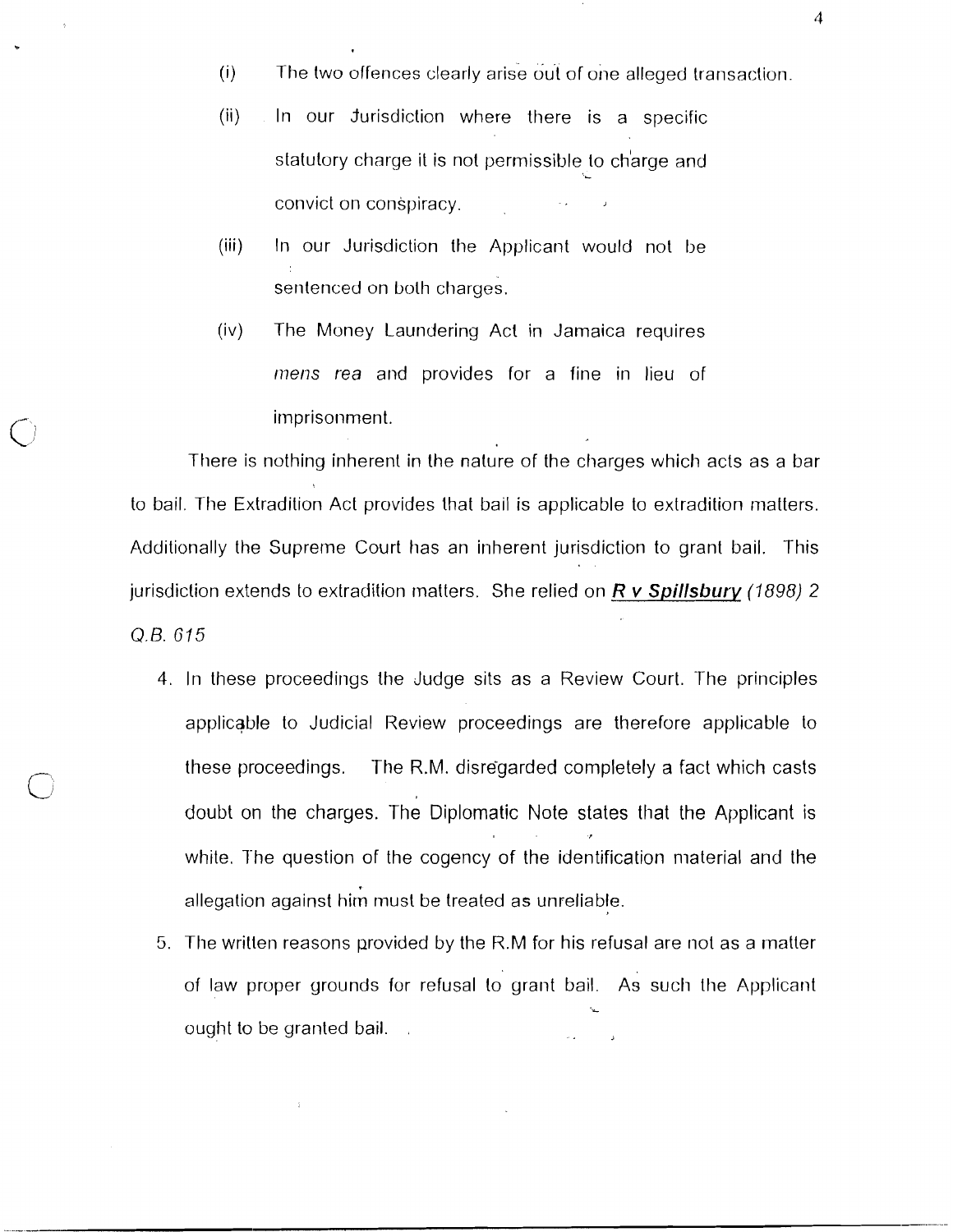### Submissions **by Mr. Bryan**

Mr. Bryan, in support of the learned Magistrate submitted that there is no requirement in the Extradition Act for the Magistrate to have the indictment or any statement or anything which would provide further and better particulars. The Diplomatic Note was sufficient material upon which the Magistrate could act in denying bail. The Magistrate has only to consider factors such as the allegation. The principles which govern and quide the Magistrate in extradition matters are special and different for the reason that the suspect is required to be removed from Jamaica to a foreign state. The Magistrate has to be convinced that if bail is granted the Applicant will attend Court.

Although the Magistrate never stated what he meant by the nature of the charges, it is reasonable-to infer that he was speaking about the seriousness of the offences which makes the Applicant a flight risk. The possible penalty on **L**  summary conviction before a Resident Magistrate is a fine of One Million Dollars or a term of imprisonment up to 5 years or both fine and imprisonment. Upon a conviction in the Circuit Court, to imprisonment of 20 years or both fine and imprisonment. If convicted in the United States he faces imprisonment of more than one year

t-ie referred to and relied upon the decision of Brooks J, in **Norris Nemhard in Suit 2004/HCV 1198** which the only materials before the R.M. were the Diplomatic Note and the affidavit of the officer. Brooks, J. held that despite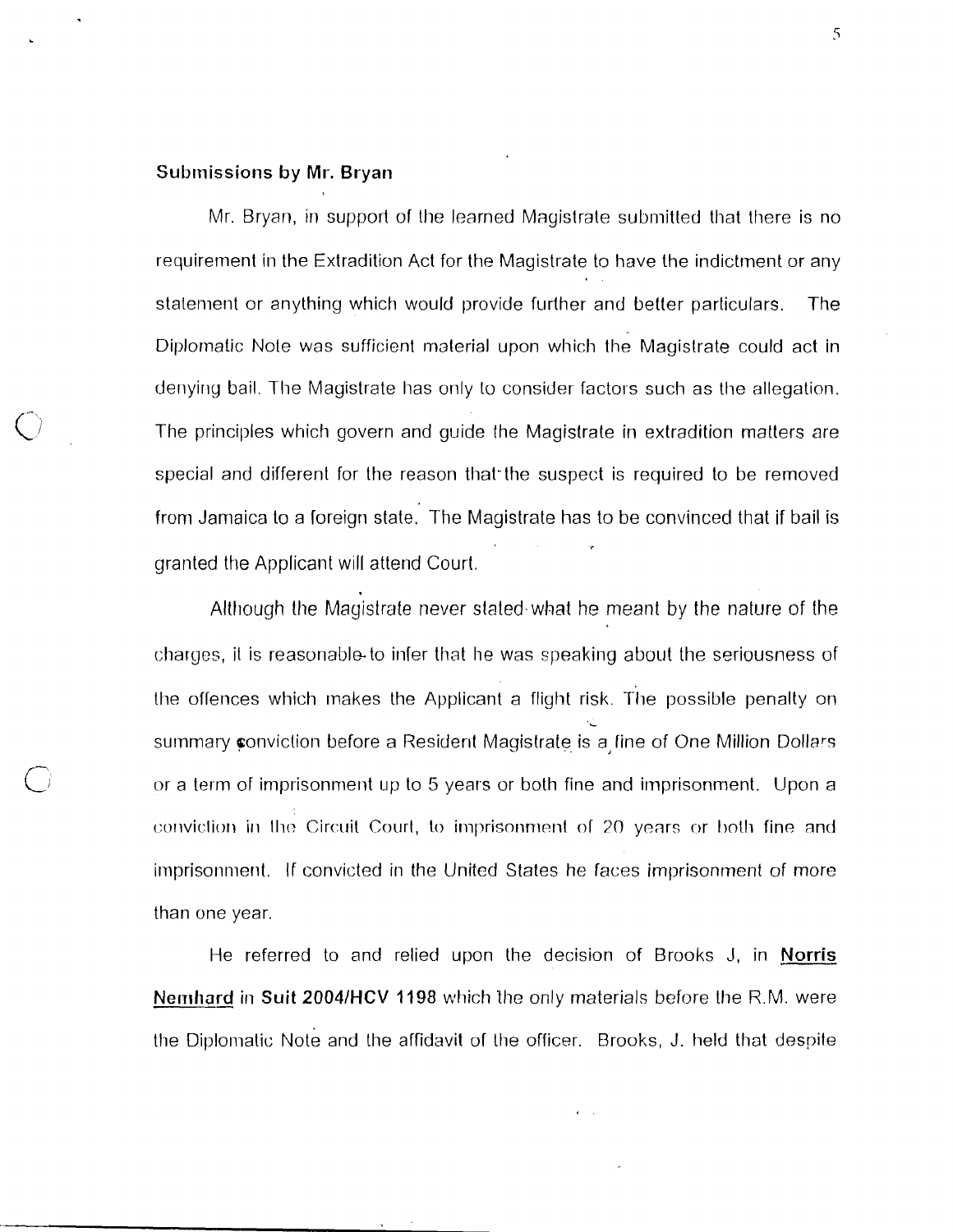tlie absence of supporting evidence, the learned R.M. could properly take the nature of the proceedings into account when considering whether there were grounds for believing that the Applicant would fail to surrender to custody. The fact that Mr. Armstrong has been referred to as a white male simply means that the authorities do not know who they are looking for. They are the recipients of information and depending on the source he could be referred to as white. That misdescription is therefore not material as they referred to his full name, alias, height, weight, etc.

The fact that anolher person has been charged'in the U.S.A and has beer) put on bail does not justify him being put on bail. Different circumstances might apply to that co-accused. We have no knowledge as to what that person is indicted for.

In the circumstances the learned Magistrate properly exercised his jurisdiction in refusing to grant bail.

#### **Mrs. Samuels-Brown's response**

In regponse, Mrs. Samuels-Brown submitted that the Nemhard case is distinguishable as the Judge in that case specifically stated that the Applicant was a flight risk. In the instant case, the Magistrate has not said that Mr. Armstrong is a flight risk. Further, she submitted that Brooks, J. in Nemhard's case never knew what information the Magistrate relied on, however, in the instant case the Applicant and his attorney have assisted the Court as to what the Magistrate took into consideration. Additionally it is wrong to draw inferences from the Magistrate unless such inferences are inescapable or plain. She relied

6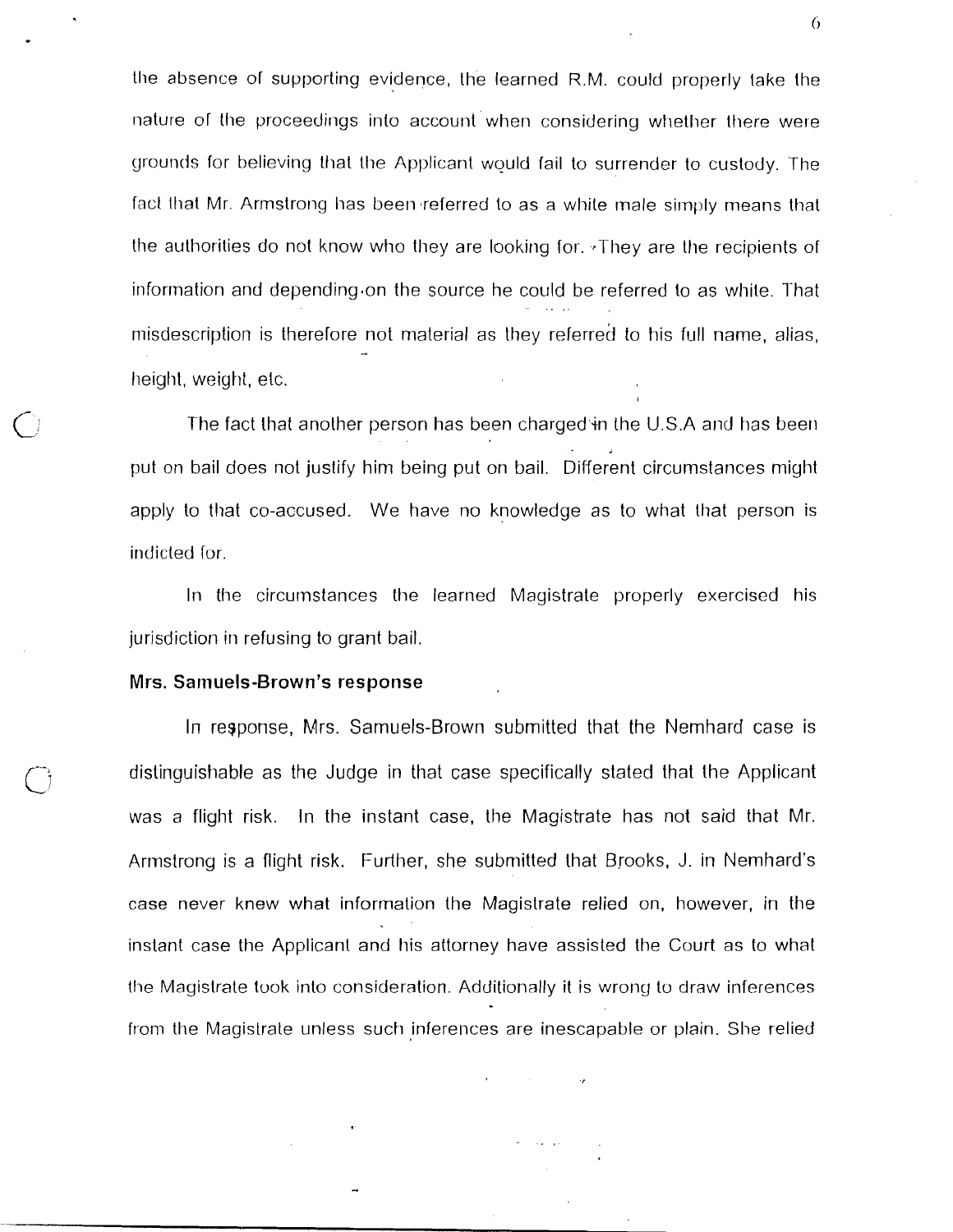on the case Glenford Williams vs Regina HCV 0814/2003 in which Brooks held that the R.M. had fallen into error, as there was no evidence before him that the accused was not likely to surrender to bail.

#### Reasons for Decision

Section 4 (1) of the Bail Act states that where the offence or one of the offences in relation to which the Defendant is charged or convicted is punishable by imprisonment, bail may be denied in the following circumstances

- 5) The Court, a Justice of the Peace or Police Officer is satisfied that there are substantial grounds for believing that the Defendant if released on bail would -
	- (i) fail to surrender to custody;
	- (ii) commit an offence while on bail; or:
	- (iii) interfere with witnesses or otherwise obstruct the course of **J**  justice, whether in relation to him or any other person.

Nature and seriousness of the offence are not grounds.

Section 4 (2) (a) states that the nature and seriousness of the offence are circumstances to be taken into account in determining whether the Deferidant will fail to surrender to custody, commit an offence while on bail or interfere wilh witnesses.

It is clear from the Magistrate's written reasons that he regarded Mr. Armstrong as a flight risk as he stated that Mr. Armstrong would fail to surrender to custody because he is of the view that the offences are serious and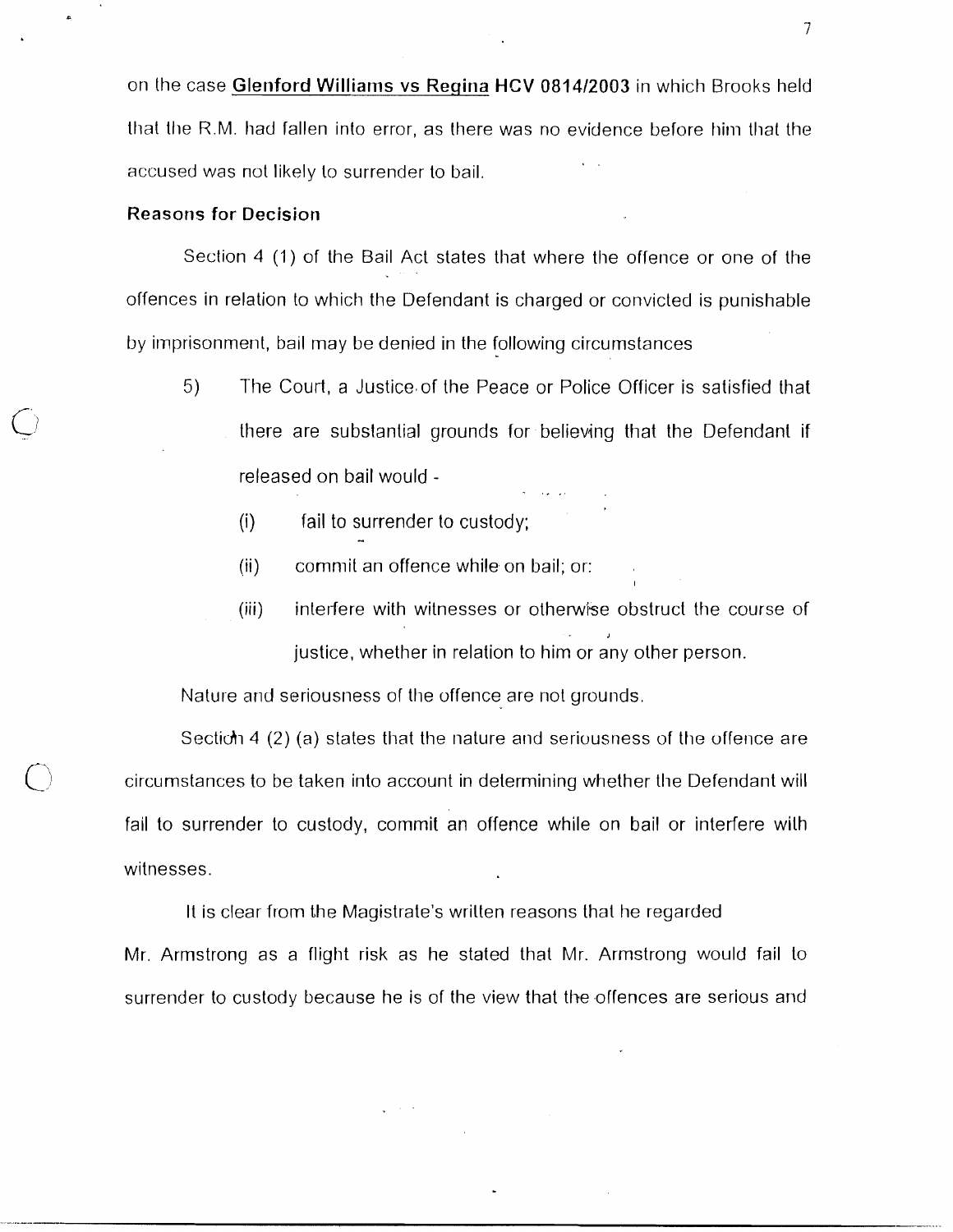the penally likely to be imposed. The Magistrate has therefore provided reasons in accordance wilh the Acl.

### **Whether these prvceedirigs are to be heard as an appeal or judicial review**

Sections 9 and 10 of the Bail Act make it quite clear that the matter is to be heard as an appeal. Rule 58(1) of the Civil Procedure Rules states as follows:

"This part deals with applications to the Court to review a

decision by a Magistrate about bail"

If the word review ought to be conslrued as a Judicial Review, !he Civil Procedure Rules are subordinate to the Bail Act. The Bail Act takes precedence.

## **Denial of Bail on the ground that the 60-day period iias not expired.**

The fact that the law provides for the discharge of the Applicant after 60 days if no information is forthcoming does not affect the Applicant's right to bail. On the contrary it seems to me that the law frowns upon persons being held **L**  indefinitely without supporting material hence it provides for the discharge of the person if at Ihe expiration of 60 days no malerial is forthcoming. It follows that the law recognizes that a Court ought not to incarcerate persons without material beyond a reasonable time within the 60-day period.

Section 4 (1) (c) of the Bail Act gives the Court the right to remand the Defendant in custody "if it is satisfied that it has not been practicable to obtain sufficient information for the purpose of taking the decisions required by this section for want of time since the institution of the proceedings against the Defendant.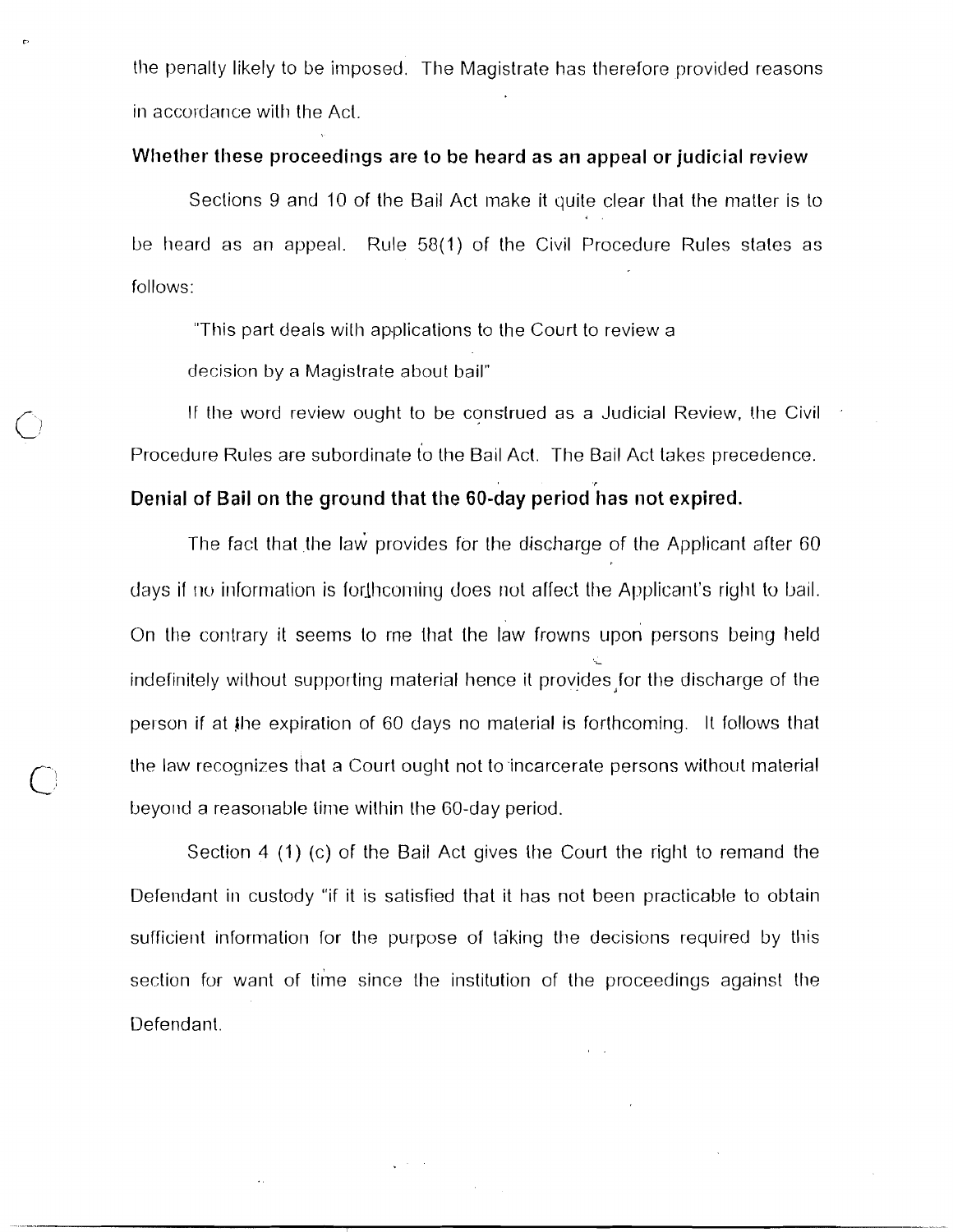To deny bail on the ground of insufficiency of material, the Court must be satisfied that it is not practicable to obtain sufficient information. In this case there is no evidence of the impracticability of obtaining the necessary material. More than a month has elapsed since his arrest. Indeed the Diplomatic Note is dated the 25"' May 2004. Certainly, more than adequate time has elapsed. With today's technology it is not-difficult to get information quickly. This is the era of the fax machine.

**L** 

The R.M. cited the seriousness of the offence, the nature of the charges and the penalty on conviction for his refusal to grant bail. In as much as drug related offences are serious and we all have an interest in eradicating this pernicious monster, we must maintain a balance, which ensures that persons are not deprived of their liberty for inordinate periods on mere allegations without more. From the Diplomatic Note it appears that the charges arise out of a transaction, which is an ofience contrary to the Money Laundering Act. In Jamaica, the Money Laundering Act requires niens rea.

Section (3) (1c) states:

... and the person knows, at the time he engages in the transaction referred to in paragraph (a) or at the time he does any act referred to in paragraph (b) or (c) that the property derived or realized directly, or indirectly, from the commission of a specified offence.

To date there is nothing before the Court to assist in determining whether the allegations are cogent enough to satisfy that standard. In fact, the Diplomatic Note refers to the Applicant as while. A photograph of the Applicant was

**Contract Contract** 

9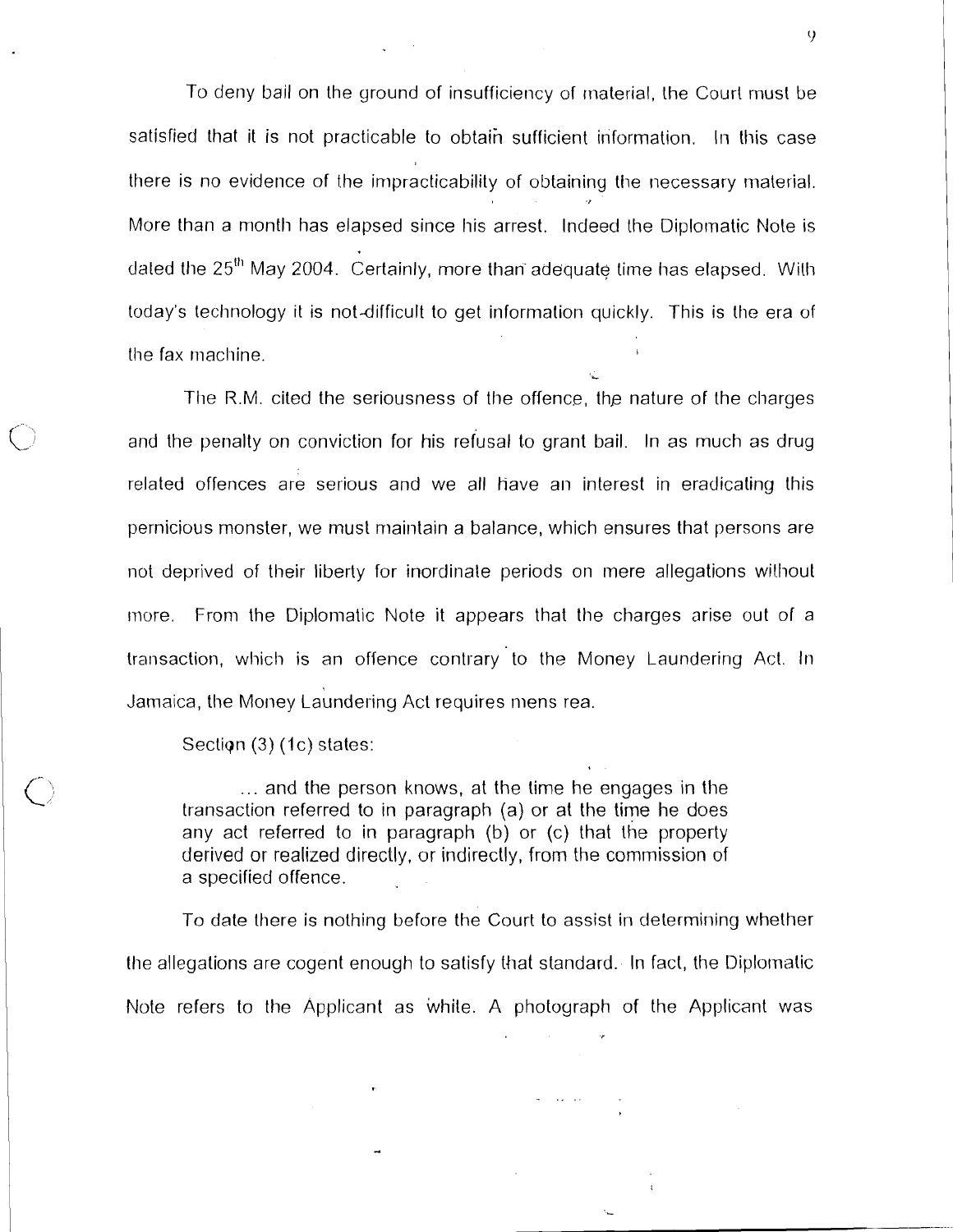produced by Mr. Bryan, at the Court's request. The Applicant is not Caucasian. On the face of it, serious issues of identification arise.

In the absence of the indictment outlining the particulars of conspiracy, all that is before the Court is mere allegation of conspiracy. There is no nexus at this stage between the crirne of conspiracy to import heroin in the U.S.A and the Defendant. What is before the Court is an allegation of a monetary transaction in violation of the Money Laundering Act.

Undoubtedly, Section 10 of the Extradition Act confers upon the Resident Magistrate, the power to grant bail in extradition matlers. It is worthy of note that even prior to the amendment of the Extradition Act to include the power to grant bail, the Court was possessed of an inherent jurisdiction to do so  $(R \text{ v} S\text{ pilby})$ .

Section 10 of the Extradition Act states as follows:

"for the purpose of proceedings under this section a Court of Committal shall have as nearly as may be the like jurisdiction and powers including power to remand in custody or to release on bail as it would have if it were sitting as an examining justice and the person arrested were charged with an indictable offence committed within the jurisdiction."<br>\*

The circurnstances of this case, where so long after the Defendant's arrest

there is such paucity of material as regards the offences and where the identification of the Defendant is an issue, my own view is that bail would have identification of the Defenda been readily granted had the Defendant been charged with a similar offence I committed within our jurisdiction. I see no reason why these principles should be **I**  abrogated merely because this is an extradition matter, when there is no indication from the Crown of any circurnstances which should cause the Court to regard the matter differently e.g. the Defendant having absconded bail in the United States.